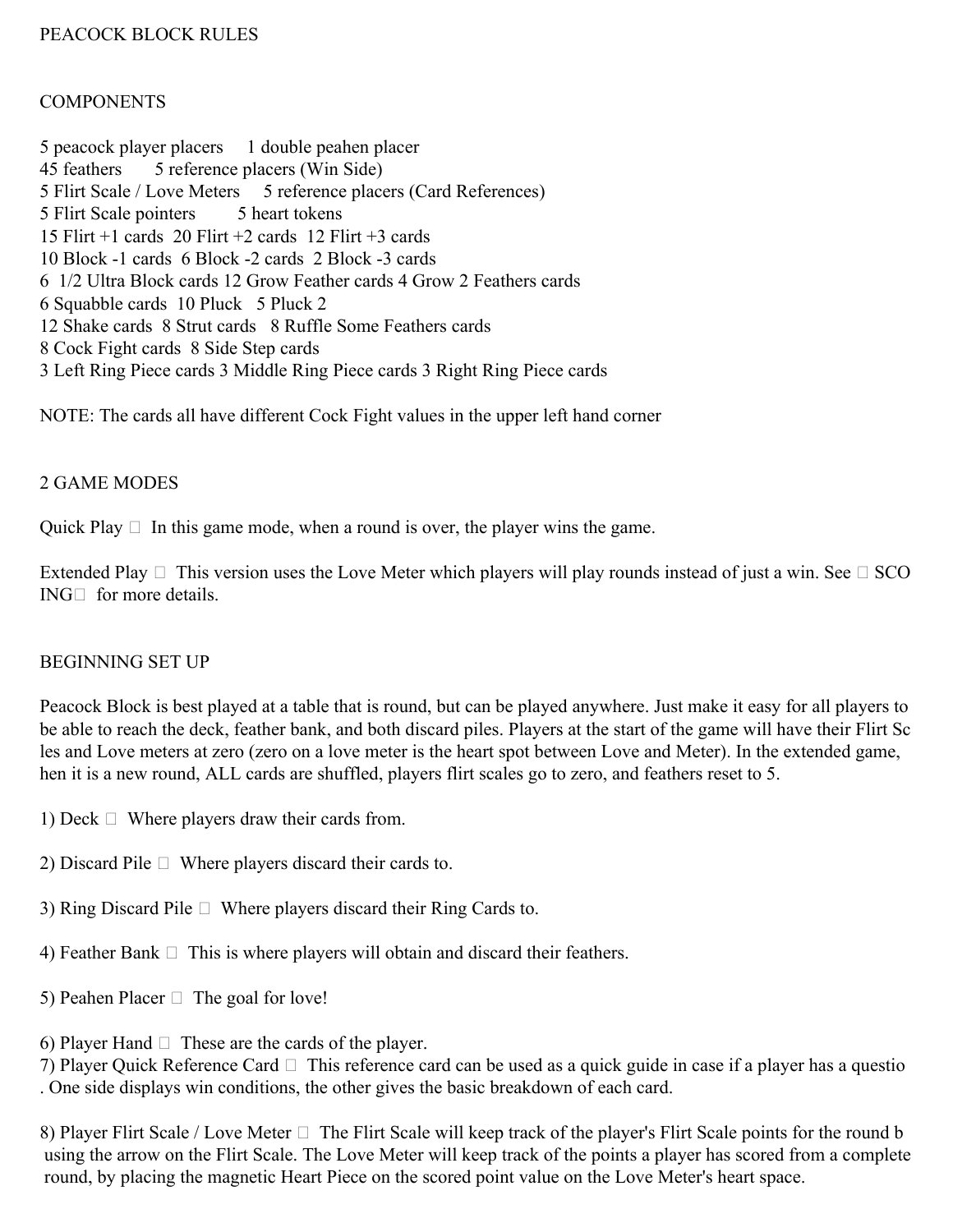9) Heart Token  $\Box$  The Heart Token signifies how many points a player has won from completed rounds.

10) Peacock Placer  $\Box$  This is your player's peacock, and feather holder.

11) Flirt Scale Arrow  $\Box$  The arrow on the Flirt Scale signifies how many points a player has at that moment during t e current round.

12) Trigger Card Slot  $\Box$  Each player has 1 spot in front of them in which they can place a Trigger Card. Only one o these cards may be able to be placed there at one time.

### THERE ARE 3 WAYS TO WIN THE GAME!

### WINNING ROUNDS

The first way to win is to get 10 or more points on your Love Meter. To do this, you must win rounds by flirting, get ing 10 Flirt Points or higher on your Flirt Scale. Players will do this by playing Flirt Cards. When a player reaches 1 on the Flirt Scale, the round is over. For winning a round, you will get 1 point on your Love Meter, plus 1 additiona point for every Feather on your Peacock. Your Heart Token will be placed on the corresponding point value on you Love Meter. For any other player who did not win the round, as a consolation prize, if a player has 7 Feathers on th ir Peacock they get 1 Love Meter point, and 2 Love Meter points if they have 9 Feathers. After every round all cards are reshuffled, Flirt Scales are reset to zero, and all player's peacocks are reset to 5 feathers. Love meters do not get r set and can never go down.

NOTE: In a Quick Mode styled game, winning the round is winning the game.

In the occurrence of a possible tie with a Love Meter, the player with the highest amount of Feathers on their Peacoc will break the tie. If there is still a tie, players draw 4 cards and a Cock Fight takes place. The battle goes until there s one victor.

### GETTING FEATHERS

The second way to win the game is to acquire 10 total feathers. The game ends when someone does this.

### PRESENTING THE RING

The third way to win is by a player completing THE RING $\Box$  and laying it's 3 pieces (left, middle, and right) altoget er on their turn.

Remember, It's every player for themselves, and everyone is your opponent! HOW TO PLAY

### DEALING & START OF A ROUND

The round is started off by the dealer. Four cards is the maximum hand size a player can hold, and all players will al ays have four cards at the beginning of every player's turn. If a new round starts, the dealer/first player will be the pl yer clockwise of the last dealer/start player.

Players will keep their cards hidden from other players until they can play a card, revealing it. Feathers and Flirt Sca e / Love Meters can not be hidden from players.

### ORDER OF PLAY

Basically, a player will play a card (or cards depending on the instance) as their action, then draw a card from the to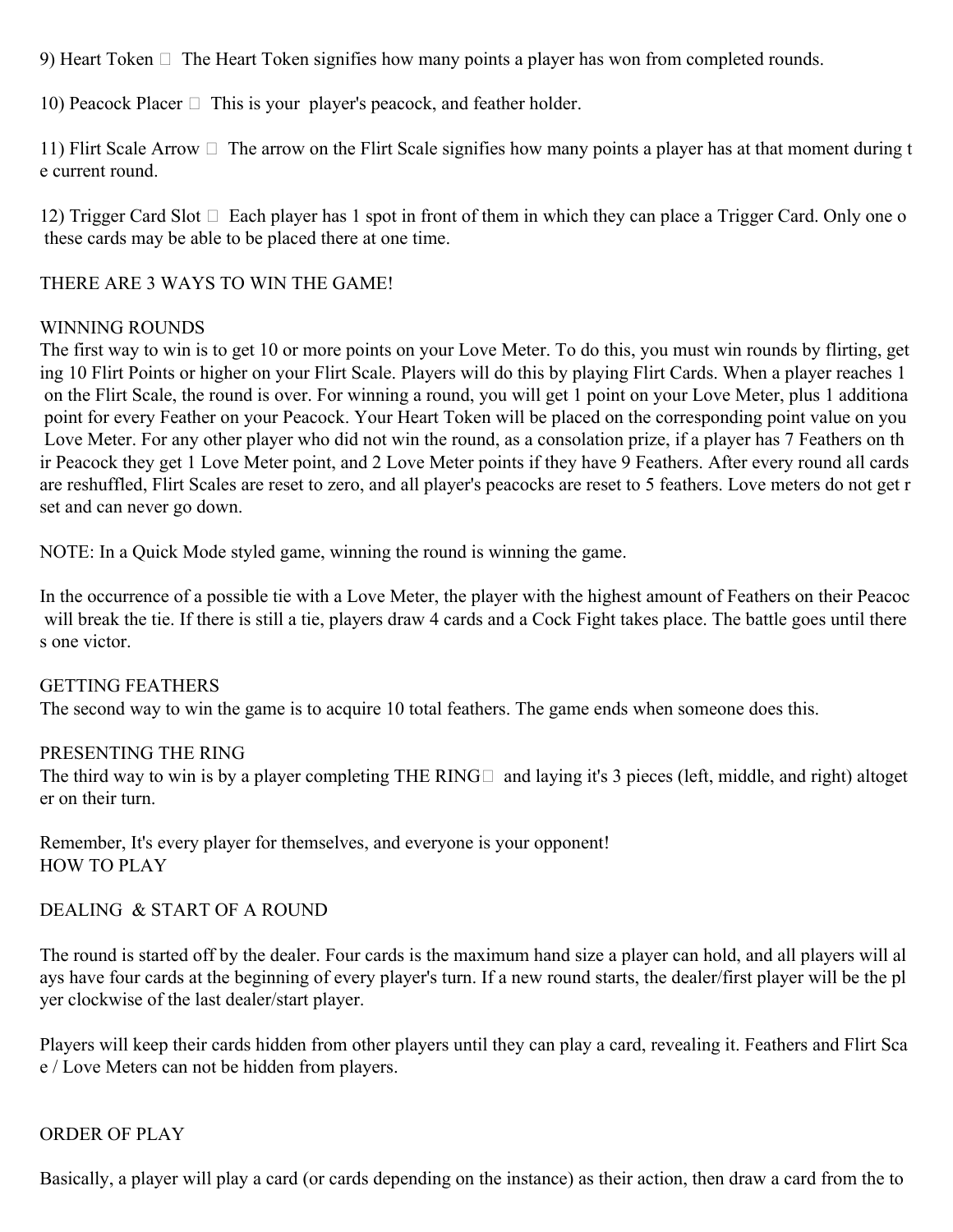of the deck. The player's turn is then over, which the turn order resumes clockwise to the next player. Players can o ly play cards on their turn, except for when playing a Side Step card.

Instead of playing a card, a player may discard cards as an action. On a rare occasion if a player so does choose, can ass their turn to the next player without performing any kind of action.

# PLAYING CARDS

Cards have all different effects. To see what each card's action does, go to the CARD TYPE section of the rulebook page 4).

Normally, when a card is played, the player will perform the action of that card, and then immediately discard it to t e discard pile.

However some cards are played differently. Some cards such as Shake or Strut are Trigger Cards, in which those car s get placed in front of the player in their Trigger Card Space, not immediately into the discard pile. Placing a Trigge Card, is that player's action for their turn. If the Trigger Card is still present at the beginning of that player's next tur , the action of the Trigger Card activates immediately, and it is discarded to the discard pile. If a Trigger Card is stop ed prior to the player's turn, the card is also discarded to the discard pile.

NOTE: These are the ONLY kind of cards that do not get discarded immediately into the discard pile. All other card do.

A Target Reaction Card such as a Side Step also plays out differently. A Target Reaction card can be played when a egative effect is played against you. This type of card can be played when it is not your turn and effects only you.

### DISCARDING CARDS ACTION

At the beginning of a player's turn, if a player has unwanted cards in their hand, they may discard up to their full han size into the discard pile. The player will redraw back up to their full hand size ending their turn. If a Ring Card is d scarded, it gets discarded into a separate discard pile, not the normal one.

### DRAWING CARDS

Players normally only redraw their cards after they are done with all possible actions on their turn which then also e ds their turn. If there is more than one player who has played a card during a player's turn, players will redraw cards in clockwise rotation starting with the player who's turn it is until all players reach their maximum hand size.

The only time when a players redraw cards prior to the end of a player's turn is when a player plays a Cock Fight or Squabble card. When either of these cards are played, at the beginning, players will immediately redraw cards in clo kwise rotation starting with the player who played the card until all players reach their maximum hand size. Once do e, the function of the card happens. Player do not redraw cards during a Cock Fight.

NOTE: Remember, after there are no further actions to perform, players always redraw up to their maximum hand si e.

### CARD ANATOMY

1) CARD NAME  $\Box$  This is the name of the card, Located in the middle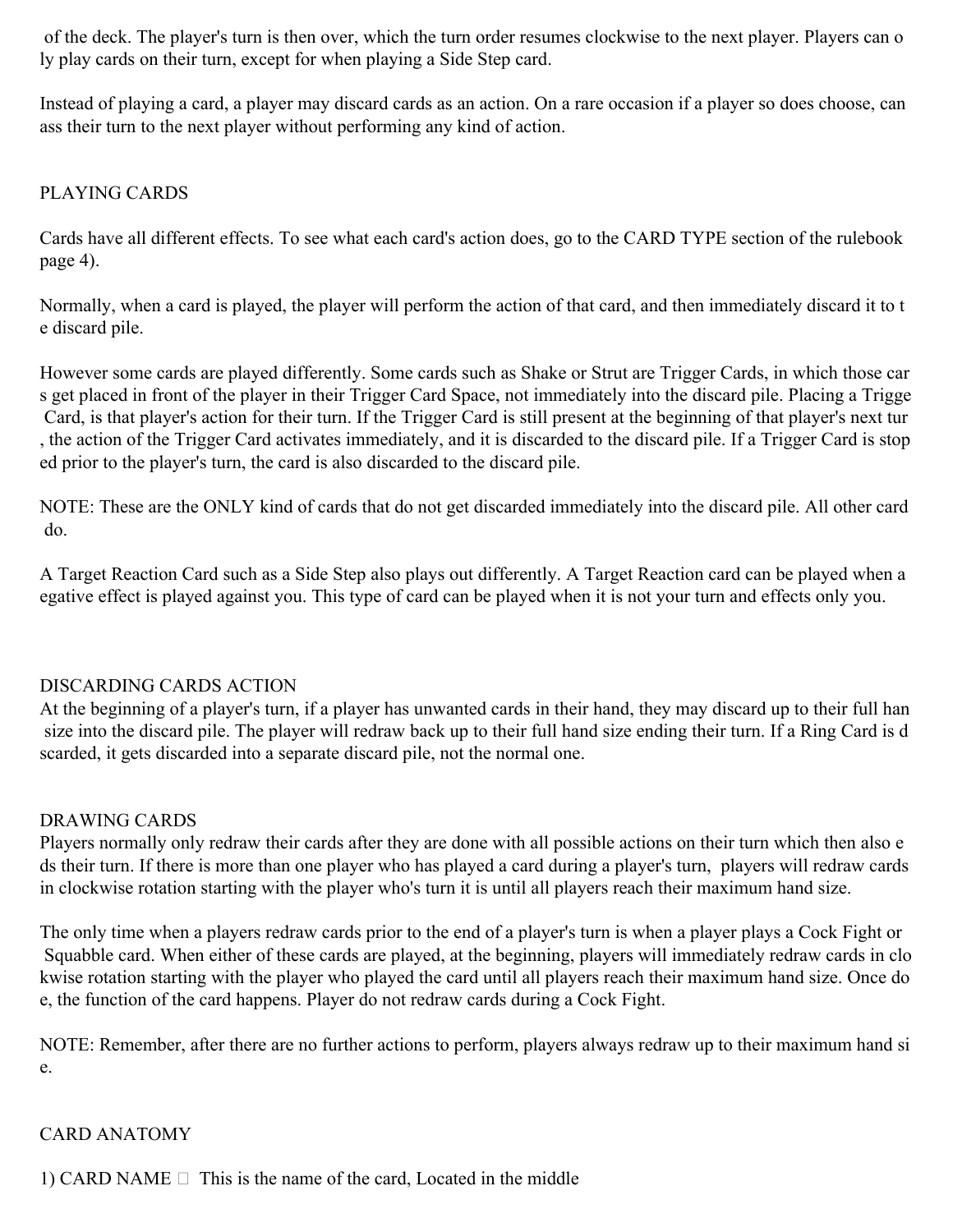2) CARD BACKGROUND  $\Box$  This is the background image and colors dedicated to a certain type of card

3) CARD EXPLANATION  $\Box$  A brief description of the card. Located at the bottom in this version

4) CF VALUE  $\Box$  The value of a card's Cock Fight power in a Cock Fight. 7 is the highest, 0 is the lowest. Located n the upper left corner heart

5) FLAVOR TEXT  $\Box$  Hilarious text just for the player. Feel free to say it to the players as you play it. Not shown in this version

# CARD TYPES

FLIRT CARDS  $\Box$  When played, Flirt Cards will gain you flirt points on your flirt scale. Cards are +1, +2, and +3

BLOCK CARDS  $\Box$  When a Block Card is played, that player chooses a target player to negate another player's flirt points on their Flirt Scale. Cards are -1, -2, -3, and 1/2 Ultra Block. The lowest amount of flirt points is zero, thus pl yers can not have negative flirt scale points.

 $1/2$  ULTRA BLOCK  $\Box$  When played as a singled card, this card counts as -1 to a target player's Flirt Scale. When t is card is played paired with another 1/2 Ultra Block (2 of these cards played / laid down together), the player can ne ate a target player's Flirt Scale points by -5 or negate all other players' Flirt Scale points by -3. Laying down a full Ul ra Block is considered 1 playable action. If you received a 1/2 Ultra Block by playing a Ruffle Some Feathers card, i is legal to play a full Ultra Block as the action.

GROW FEATHER CARDS  $\Box$  When a player plays a Grow Feather Card, they receive feathers from the feather ba k, which they put onto their Peacock. Cards are Grow 1 Feather or Grow 2 Feathers

PLUCK CARDS  $\Box$  When a Pluck Card is played, that player chooses a target player to discards 1 feather off their eacock to the Feather Bank. A Pluck 2 Cards allows a player to pluck two feathers from a single player or one feathe from 2 different players. Plucking a feather on an opponent with a Shake or a Strut card in play, cancels and discard that player's Shake or Strut card. A player can not have a negative amount of feathers for their Peacock.

SHAKE CARDS  $\Box$  This card is played as a Trigger Card which is played on a player's turn face up in the Trigger c rd slot. If this card's Trigger effect resolves, the player who played this card will gain +3 Flirt Points and Block a tar et player by -1 on their Flirt Scale. The player can then play their regular turn. If a player Plucks a Feather from a tar et player with a Shake in play, the target player gets a -1 on their Flirt Scale and the Shake is discarded.

STRUT CARDS  $\Box$  This card is played as a Trigger Card which is played on a player's turn face up in the Trigger ca d slot. If this card's Trigger effect resolves, the player who played this card will get 3 actions this turn. A player can lay cards in whichever order they so choose. Cards can also be discarded as an action, but can not be redrawn as an a tion. If a player Plucks a Feather from a target player with a Strut in play, the target player's Strut is discarded.

RUFFLE SOME FEATHERS  $\Box$  A player who plays this card will blindly draw a card from a target player and eith r put that card into their hand, or use the chosen card immediately.

 $SQUABBLE \Box$  Once played, all players draw up to their full hand size, then will take all cards from all players incl ding their own, look at those cards, shuffle them, then deals them out again. NOTE: Refer to the DRAWING section of the rule book if there are any questions upon the drawing of cards.

COCK FIGHT  $\Box$  When a player plays this card, all will draw up to their full hand size. This then commences a card